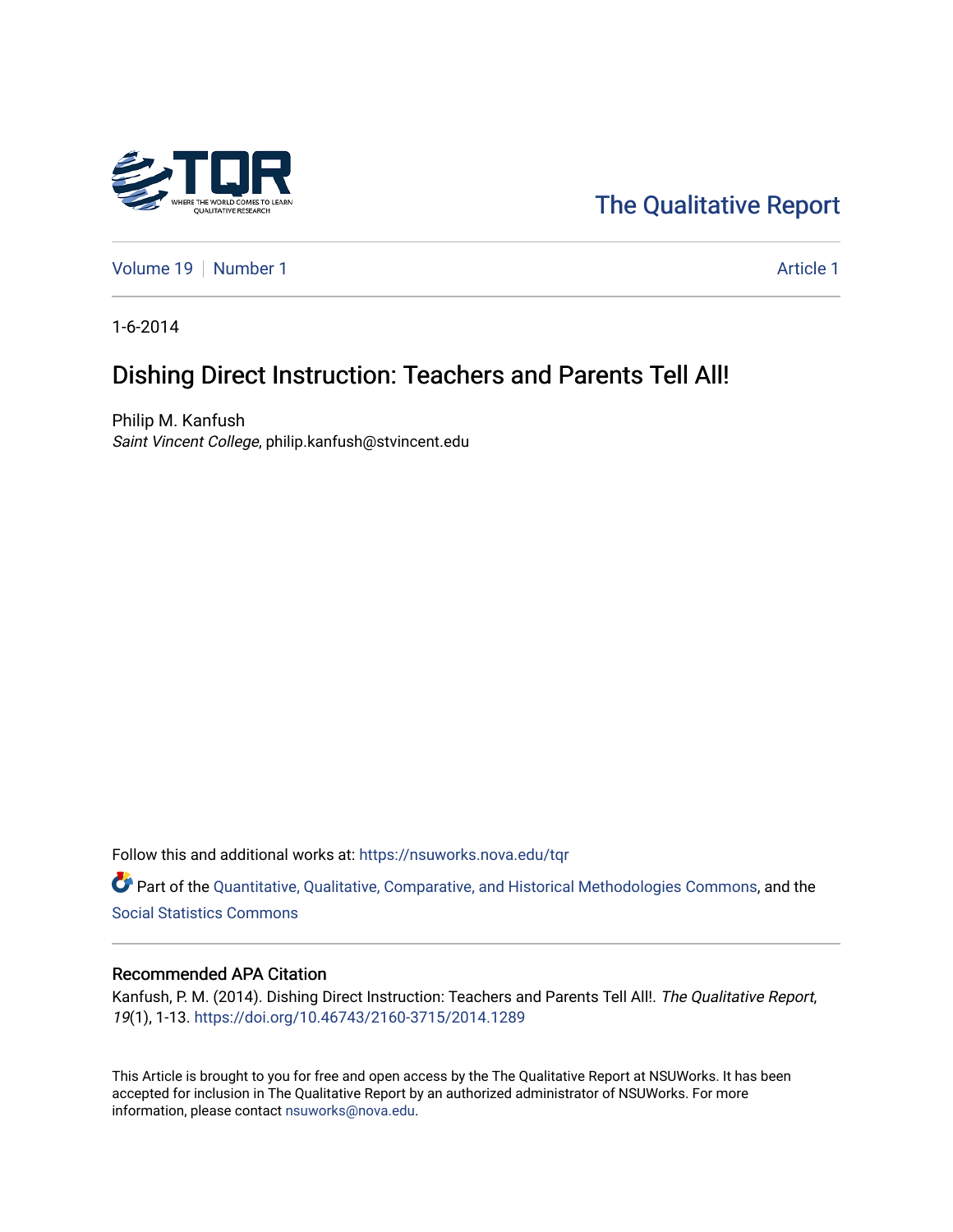

# Dishing Direct Instruction: Teachers and Parents Tell All!

# **Abstract**

This qualitative study assessed overall parent and teacher satisfaction with Direct Instruction reading for students having low incidence disabilities at an approved, private-licensed school for exceptional children in the Commonwealth of Pennsylvania. Results of four parent and four teacher interviews coupled with document analysis disclosed inadequate teacher training in Direct Instruction methodologies, an incomplete understanding of Direct Instruction on the part of the parents interviewed, and high rates of teacher and parent satisfaction with Direct Instruction methodology for teaching reading. Secondary findings included teacher infidelity to the Direct Instruction methodology and inadequate communication concerning reading instruction between school and parents. Recommendations for enhancing the teachers' and parents' experience of Direct Instruction are offered based upon the findings.

# Keywords

Special Education, Direct Instruction, ReadingInstruction, Teacher Perceptions, Parent Perceptions

# Creative Commons License



This work is licensed under a [Creative Commons Attribution-Noncommercial-Share Alike 4.0 License](https://creativecommons.org/licenses/by-nc-sa/4.0/).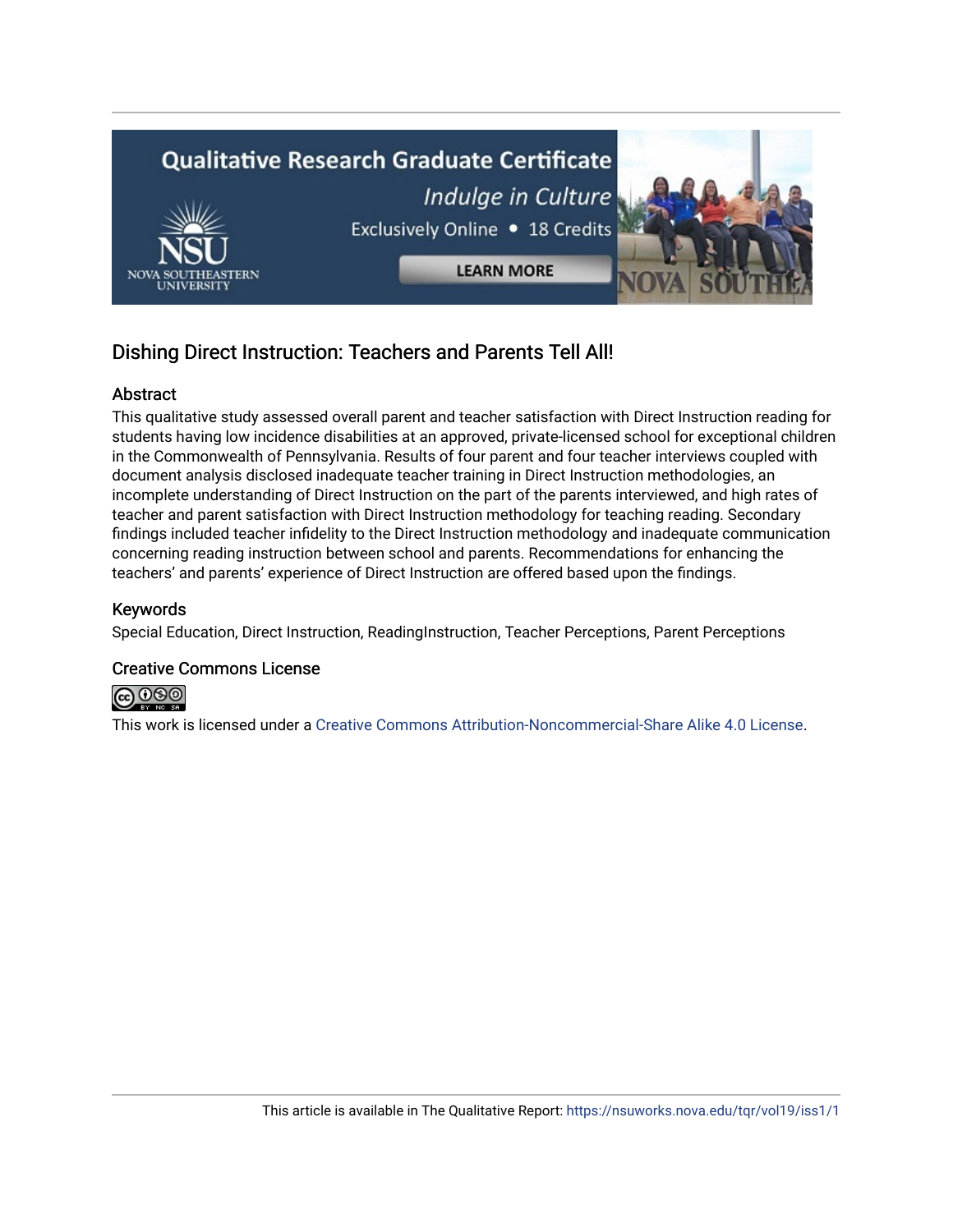

# **Dishing Direct Instruction: Teachers and Parents Tell All!**

Philip M. Kanfush

Saint Vincent College, Latrobe, Pennsylvania, USA

*This qualitative study assessed overall parent and teacher satisfaction with Direct Instruction reading for students having low incidence disabilities at an approved, private-licensed school for exceptional children in the Commonwealth of Pennsylvania. Results of four parent and four teacher interviews coupled with document analysis disclosed inadequate teacher training in Direct Instruction methodologies, an incomplete understanding of Direct Instruction on the part of the parents interviewed, and high rates of teacher and parent satisfaction with Direct Instruction methodology for teaching reading. Secondary findings included teacher infidelity to the Direct Instruction methodology and inadequate communication concerning reading instruction between school and parents. Recommendations for enhancing the teachers' and parents' experience of Direct Instruction are offered based upon the findings. Keywords: Special Education, Direct Instruction, Reading Instruction, Teacher Perceptions, Parent Perceptions*

# **Dishing Direct Instruction: Teachers and Parents Tell All!**

Direct Instruction has long been hailed as a viable method for providing reading instruction to students having disabilities. While a large number studies conducted to test the efficacy of this approach have been done with students having high incidence disabilities, a relatively few have been conducted with students having low incidence disabilities. The Individuals with Disabilities Education Improvement Act of 2004 defines low incidence disabilities as "a visual or hearing impairment, or simultaneous visual and hearing impairments; a significant cognitive impairment; or any impairment for which a small number of personnel with highly specialized skills and knowledge are needed in order for children with that impairment to receive early intervention services or a free appropriate public education" (20 U.S.C. 1462  $\S$  662(c)(3)). With the inclusion of students having low incidence disabilities in high stakes statewide testing programs, additional emphasis has been placed on identifying instructional methodologies that produce results with this population. As a classroom teacher of students having low incidence disabilities, I used a Direct Instruction program to teach beginning decoding skills to my students. I have been most satisfied with the results obtained through this approach to reading instruction. In fact, perhaps it works too well in some cases. I modeled the title of this paper after a tabloid headline because one of the parents participating in the study reported that her son, after participating in a Direct Instruction reading program, has now taken to reading the headlines of the tabloids when they are waiting in line at the grocery store.

While I believe that Direct Instruction works with students having low incidence disabilities, I wonder how other teachers perceive the program and how parents of students taught using this methodology perceive the program. Therefore, I conducted this qualitative study to answer the following research questions: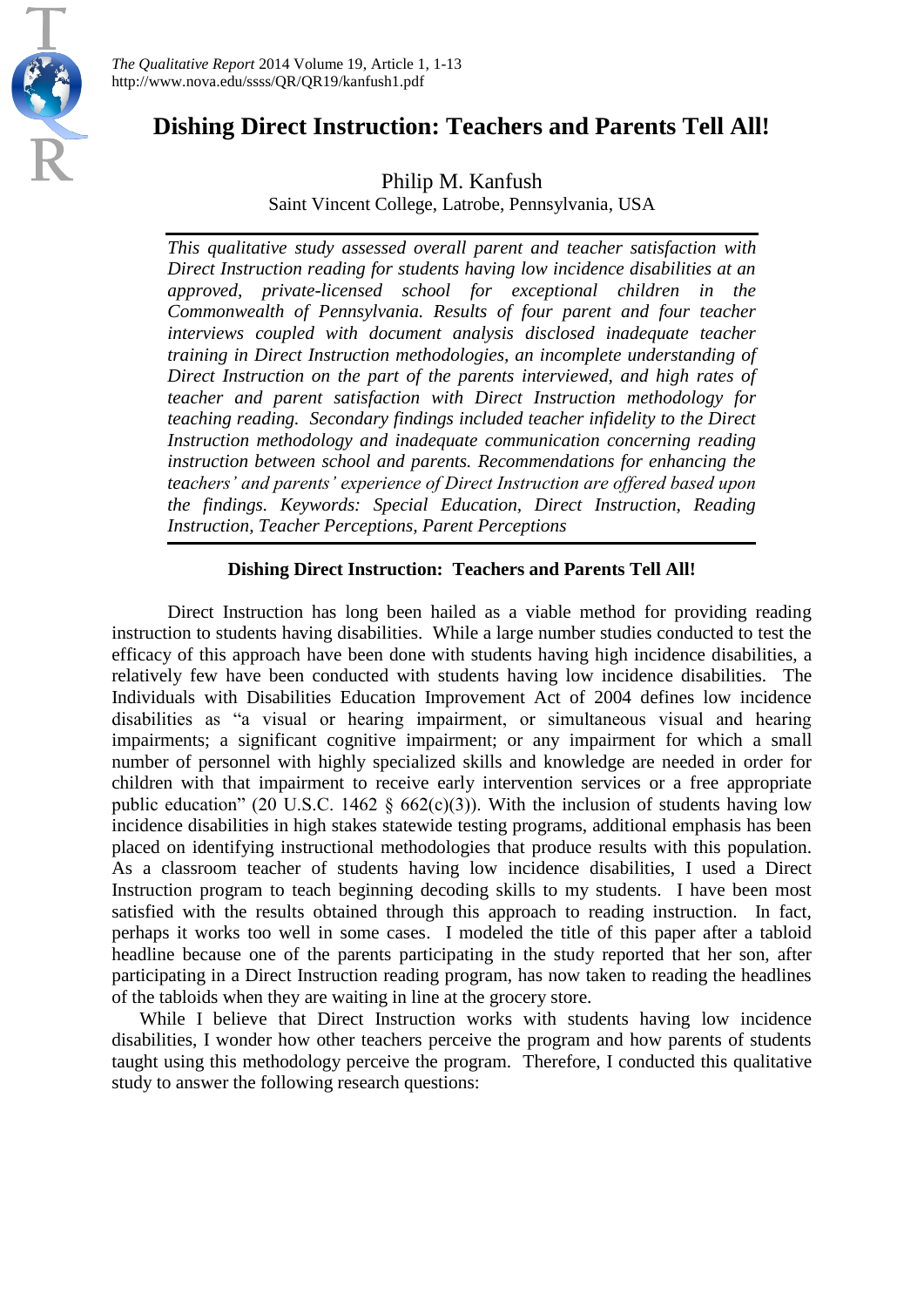- 1. To what extent do teachers utilizing Direct Instruction in Reading express satisfaction with this methodology as compared to other methods in Reading instruction they have utilized?
- 2. To what extent have teachers utilizing Direct Instruction in Reading received formal or informal training in the methodology of Direct Instruction?
- 3. To what extent do parents express satisfaction with their children's progress in the acquisition of decoding skills through Direct Instruction in Reading?
- 4. To what extent do parents understand the methodology utilized in Direct Instruction reading approaches?

## **Literature Review**

Much has been written over the past 30 years about the efficacy of Direct Instruction for teaching students with disabilities. The overwhelming preponderance of this literature has focused on the methodology's use with children having high incidence disabilities, and has established fairly consistently the efficacy of Direct Instruction with this population (Branwhite, 1983; Chaberlain, 1987; Cooke, Gibbs, Campbell, & Shalvis, 2004; Haring & Krug, 1975; Kuder, 1990; Marston, Dena, Kim, Diment, & Rogers, 1995; O'Connor & Jenkins, 1995; O'Connor, Jenkins, Cole, & Mills, 1993; Richardson, DiBenedetto, Christ, Press, & Winsberg, 1978; Stein & Goldman, 1980). Less research has been conducted investigating the use of Direct Instruction with students having low incidence disabilities, but what has been done supports its use with this population (Bracey, Maggs, & Morath, 1975; Booth, Hewitt, Jenkins, & Maggs, 1979; Flores, Shippen, Alberto, & Crowe, 2004; Glang, Singer, Cooley, & Tish, 1992; Gersten & Maggs, 1982; Gregory & Warburton, 1983; Maggs & Morath, 1976; Young, Baker, & Martin, 1990). In a review of the literature base on Direct Instruction, only two studies employed qualitative designs (Dakin, 1999; Woolacott, 2002). Dakin (1999) interviewed three teachers concerning their philosophies of teaching reading and their styles and methodology of phonics instruction (p. 5). She found that the three teachers she interviewed demonstrated a common philosophy that emphasized systematic, phonics-based instruction. She further observed that "teacher consensus and attitude was a highly relative and pivotal component to the reading program success" (p. 40).

Woolacott (2002) used a series of three semi-structured interviews to assess the beliefs and methods of two reading teachers, as well as to identify factors impacting the development of their philosophies. She found that neither teacher emphasized decoding skills, but this is not surprising because both teachers were working with students at the upper primary level, where the focus would have shifted from "learning to read" to "reading to learn."

The dearth of qualitative literature concerning Direct Instruction suggests a need for the current study, which adds to the body of quantitative literature on this topic.

#### **Methodology**

This descriptive study utilized the techniques of ethnography to identify common themes that might shed light on the research questions proposed. Interviews and document analysis served as the primary tools for data collection.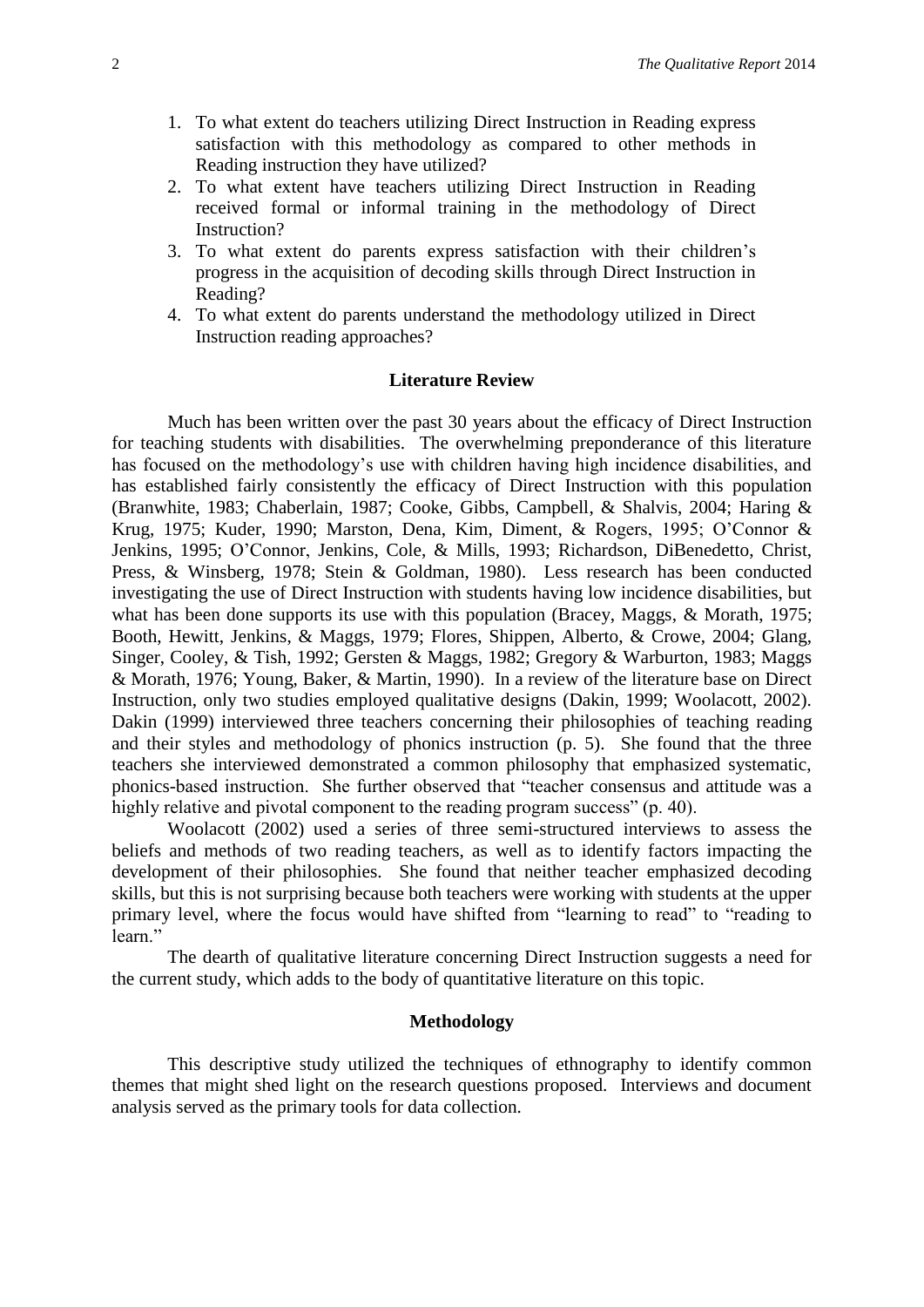## **Setting**

The setting for this study was an approved, private-licensed school for exceptional children. The school serves approximately 85 students, ranging in age from 4 to 21. The school is staffed by 10 female teachers, as well as approximately 25 classroom or personal care aides. The school operates under budgetary constraints. These limited resources impact teacher salaries, which are well below the average earned by public school teachers in the general region, and the availability of resources, including professional development opportunities for the teachers.

The students enrolled in the school typically have multiple cognitive, communication and behavioral disabilities. Their public school districts sponsor most of the students to attend the school. However, there are a small number of students whose families choose to pay the tuition for their enrollment.

## **Participants**

The participants in this study included four teachers and four parents. The teachers were selected because they utilize a Direct Instruction reading program in their classrooms. The teachers ranged in age from 24 to 46 years old, and had various levels of teaching experience. The teachers' demographic information is summarized in Table 1 below.

| <b>Teacher</b> | TABLE 1. Demographic characteristics of reacher Participants<br><b>Education</b> |                       | <b>Certification</b>  |                         |
|----------------|----------------------------------------------------------------------------------|-----------------------|-----------------------|-------------------------|
|                |                                                                                  | <b>Experience</b>     |                       | <b>Ages of Students</b> |
|                |                                                                                  |                       | <b>Areas</b>          |                         |
| Suzie          | B.A., Special Ed                                                                 | $26th$ year           | Special Ed            | 11-13 years old         |
|                | M.S., Special Ed                                                                 | teaching              |                       |                         |
| Jennifer       | B.A., Elementary Ed                                                              | $14^{\text{th}}$ year | <b>Elementary Ed</b>  | 5-8 years old           |
|                | M.Ed., Special Ed.                                                               | teaching              | Special Ed            |                         |
|                |                                                                                  |                       | Vision Ed             |                         |
| Chris          | B.S. Elementary Ed                                                               | $2nd$ year            | <b>Elementary Ed</b>  | 9-11 years old          |
|                | M.S., Special Ed expected                                                        | teaching              | (not yet certified in |                         |
|                | 5/2007                                                                           |                       | Special Ed)           |                         |
| Marie          | B.A., Music Ed                                                                   | $1st$ year            | Music Ed              | 8-12 years old          |
|                | M.S., Special Ed expected                                                        | teaching              | Special Ed            |                         |
|                | 12/2006                                                                          |                       |                       |                         |

TABLE 1: Demographic characteristics of Teacher Participants

The parents participating were all female, ranging in age from mid-30s to mid 40s. These mothers were diverse in terms of their educational experience. The parents' demographic information is summarized in Table 2 below.

TABLE 2: Demographic Characteristics of Parent Participants

|               |                    |                     |                                 | <b>Number of Years</b>     |
|---------------|--------------------|---------------------|---------------------------------|----------------------------|
| <b>Parent</b> | <b>Education</b>   | <b>Age of Child</b> | <b>Child's Disability</b>       | <b>Child in DI Program</b> |
| Iris          | B.A., Special Ed   | 9 years old         | Down Syndrome                   | In $2nd$ year              |
| Fern          | 2 years college    | 11 years old        | Down Syndrome,<br>ADHD, Hearing | In $5th$ year              |
|               |                    |                     | Impairment                      |                            |
| Holly         | High School        | 12 years old        | Down Syndrome                   | In $3rd$ year              |
| Rose          | <b>High School</b> | 9 years old         | MR                              | In $2nd$ year              |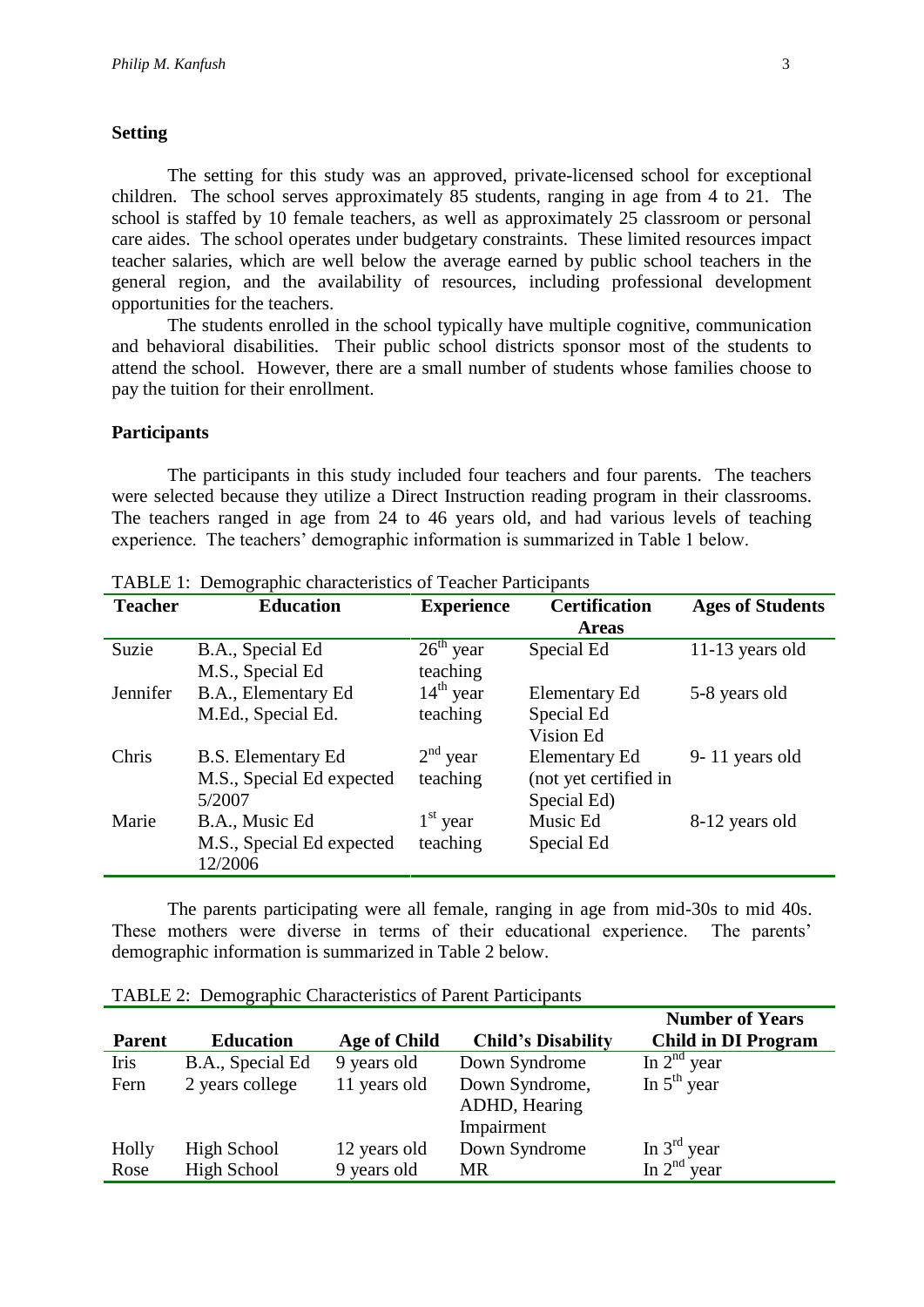### **Data Collection**

I used two primary methods to collect data. First, I conducted a structured interview with each participant. I developed separate interview protocols for use with teacher and parent participants. All teacher interviews were conducted at the school during one week. The parent interviews were conducted in a variety of settings across a 2-week period that included the same week that the teachers were interviewed. Each interview was audiotaped and transcribed verbatim. Interview tapes, field notes and transcripts were encoded to ensure confidentiality. I asked the parent participants to select a pseudonym from women's names with a floral or plant theme. Teachers were asked to select a woman's name as a pseudonym. Each participant reviewed her completed interview transcript to ensure accuracy in the transcription process and to verify that the transcript contents accurately portrayed her point of view.

The second method of data collection I employed in this study was document analysis. I reviewed two sets of documents. Publisher program materials related to the Direct Instruction program being used by the teachers were evaluated. Additionally I analyzed correspondence between the teachers and the parent participants to identify themes relating to the Direct Instruction program that might be present in the correspondence. This correspondence took the form of a "take-home" notebook that the teachers and parents use to write notes to each other as the need arises. Teachers and parents review the notebooks each day to identify and respond to any new entries. The content of the notebook entries deals with a wide assortment of topics related to school and classroom administration, reports of student behavior and other typical classroom events.

## **Data Analysis**

In this study, the combination of structured interviews, member checking and document analysis provided for triangulation of data. Triangulation, or evaluating the data from multiple, independent sources, is important for validation of research findings and adds credibility to the research conclusions. First, the use of a standard protocol with each participant insured that all participants answered the same questions, asked in the same way. Second, member checking enabled the teachers and parents interviewed to review their individual transcripts for accuracy. Third, an additional analyst independently analyzed the data. Findings were then compared to ensure accuracy. A fourth means of triangulation was document analysis. Both publisher training materials and students' take home notebooks were analyzed to determine whether these artifacts agreed with the teachers' and parents' reports.

## **Results**

#### **Teacher Interview Data**

To analyze interview data, I conducted case-comparative inductive analysis of interview data across participants to identify any themes arising from the interviews that might shed light upon the research questions. In case-comparative analysis, data across individual cases are compared to identify common themes and patterns. An inductive approach qualitative analysis "involves *discovering* patterns, themes, and categories in one's data. Findings emerge out of the data, through the analyst's interactions with the data, in contrast to *deductive analysis* where the data are analyzed according to an existing framework" (Patton, 2002, p. 453). Emerging themes and patterns were then used to identify the teachers' perceptions concerning the effectiveness of Direct Instruction methodology.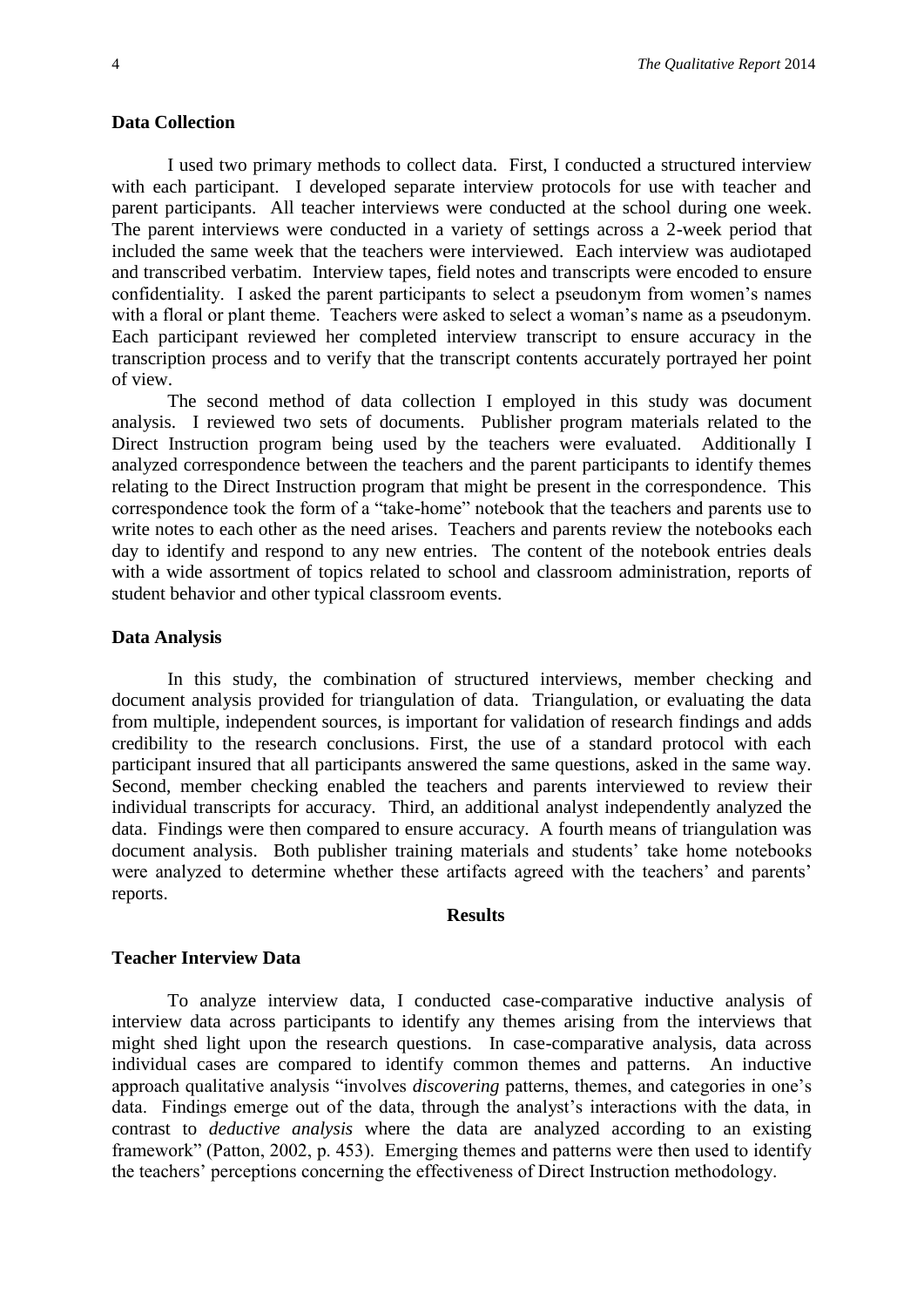Using this process, I considered each teacher's response to each interview question. Having typed their responses, I laid out each question with its associated responses and then considered whether there were similarities between the respondents. Where consistency was noted, as seen below, I considered a theme to have emerged from the data. This is consistent with Khan and VanWynesberg (2008), who describe cross-comparative analysis as "a research method that facilitates the comparison of commonalities and difference in the events, activities, and processes that are the units of analyses in case studies" (p. 1).

My analysis of the teacher interview transcripts disclosed three major themes: (a) a lack of training in the Direct Instruction reading program adopted for use in their classrooms; (b) divergence from the publisher's teaching script and prompting conventions; and (c) an overall satisfaction with the results of Direct Instruction with their students having low incidence disabilities.

## **Training**

Each of the teachers interviewed commented on her lack of training in Direct Instruction. I noted this when I asked, "What kinds of training have you received in Direct Instruction methodologies?" The first teacher participant, Suzie, responded,

Well actually I haven't had much training in that area. What I learned I learned from observing, reading the manuals, and also from the [audio] tape. The Reading Mastery program always comes with a tape that demonstrates the way each lesson should be presented.

Jennifer echoed this theme, stating,

Actually there was no formal training. I read the manual to the book, and it's accompanied by a cassette, too, that I just played, so I kinda, you know, there was no formal instruction, read the manual and listened to the cassette. Oh, and I did observe another teacher presenting a lesson.

Chris and Marie reported this same dearth of formal training as well. Of her college course in reading instruction, Chris observed,

It wasn't really that detailed. I mean we basically looked through a textbook series of Direct Instruction, just kind of saw how it was laid out, and you know, it wasn't anything like teaching a Direct Instruction lesson while in college, but we were able to look at the books and kind of see how they were structured and then kind of got a basic overview of why they were structured the way they were structured, and the repetitiveness and that kind of thing.

## Marie noted,

As far as the technical aspects of Direct Instruction, I really don't know anything because in my reading class that I've taken as a Masters [degree requirement], it wasn't even brought up. Direct Instruction was not was not even brought up. I had to bring in a manual to show the class what Direct Instruction even was, and all that I know about Direct Instruction was what I was shown by the teacher that I worked with previously before I took over the classroom.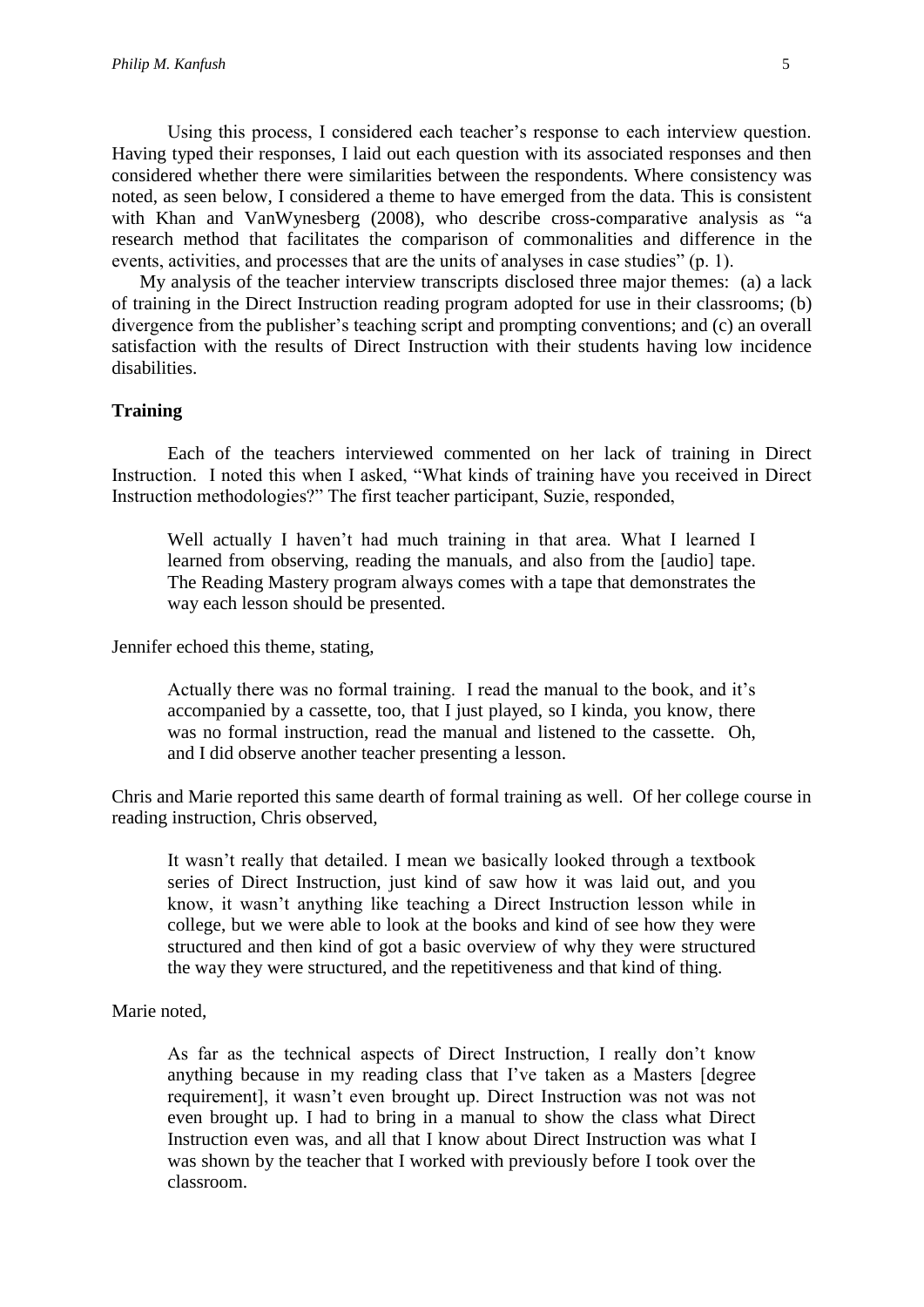Each teacher interviewed reported minimal informal training and no formal training at all.

## **Presentation**

The second theme that emerged through the teacher interviews revolved around the issue of fidelity to the publisher's lesson script. Although one of the hallmarks of Direct Instruction is precision and fidelity to a scripted lesson, including verbal and manual prompting procedures, the teachers disclosed only moderate levels of instructional fidelity to the program. When asked about fidelity to the procedures, Chris confessed,

The teacher's manual has a real concrete way of presenting it and I don't really do it that way because I think that the kids find it boring when I have tried to do it like the exact way they said out of the book, and using the exact wording that they use in the book.

Jennifer and Marie also admitted to modifying the verbal and physical prompting for their students. In fact, of the four teachers interviewed, only one, Suzie, claimed to adhere to the DI script in her lesson presentation,

Well, as far as flexibility, there is some, but I found that if you could stay as closely to the materials as possible and use them in the format that has been offered, it is much more beneficial to the students because they get into a certain routine.

## **Teacher Satisfaction**

The third theme that emerged during the teacher interviews was a common sense of satisfaction with the use of the Direct Instruction methodology for teaching reading to children having low incidence disabilities. When I asked, "Some teachers have said that they like Direct Instruction reading. Others have shared that they hate Direct Instruction. How do you feel?" Suzie responded,

Well I really like it. I could see how the people that said that they hated why they would hate it because it seems stilted and monotonous, but I like it because when you see the results of the students' progress, it totally outweighs that one little area.

Marie and Chris echoed Suzie's point of view, and Jennifer summed up her response saying, "Again, if you would have asked me probably a year ago, I would have been one of the haters, but I'm a firm, strong believer in it."

Thus the data suggests that each of the four teachers I interviewed, expressed, in her own way, a high level of satisfaction with Direct Instruction as a methodology for teaching reading to students having low incidence disabilities.

## **Parent Interview Data**

My comparison of data collected from the parent interviews disclosed three additional themes:

> 1. parents demonstrated an incomplete understanding of Direct Instruction methodology;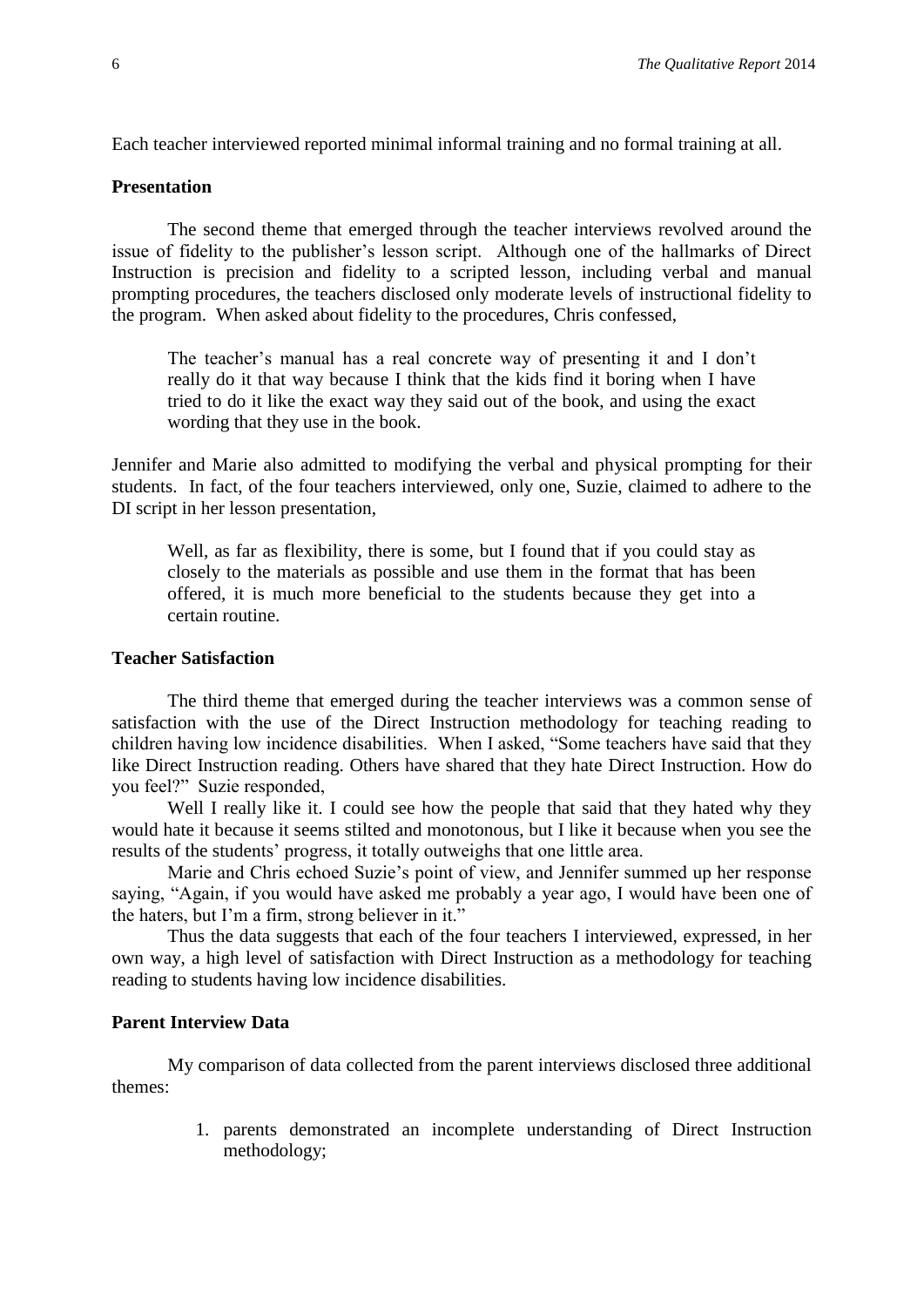- 2. parents believed that they received consistent communication from teachers regarding their children's progress in Direct Instruction;
- 3. parents reported high levels of satisfaction with the Direct Instruction program being used to teach their children reading.

#### **Parents' Understanding of Direct Instruction**

Each of the parents interviewed disclosed an incomplete understanding of how their children's reading program operates. In response to my question, "Can you tell me about how the Direct Instruction program operates?" Iris expressed uncertainty, giving an answer that was representative of the four parents' responses,

I don't know exactly how it operates. It's a thing, a very basic understanding if it's correct, it's a lot of repetition, a lot of group work, (pause) and that's about rhyming kind of thing, I think there's rhyming in there, isn't there too?

### **Communication with School**

With regard to my question concerning how much communication they received from school about their children's reading program, the parents' responses were mixed. Iris described the communication as

Notes, paperwork that come home with him. Practice words for him to practice saying and writing, there were workbook pages that we were doing at home, circling and identifying words that were the same and matching them.

Fern observed that the communication she receives is

not as much as I would like, and I know that most of that comes from them [teachers] being very busy and not having time to write me the lengthy notes that I would really like to see. So most of the time I feel pretty out of the loop as far as how they're teaching him; what they're working on.

Holly felt differently. She notes

I'm pretty well informed. I mean I know what the goals are through the IEPs and different ways that they're trying to teach her and, you know, from the spelling words that are coming home I'm seeing that it's, you know, all the same pattern with all the different phonics.

Rose also believes she has been kept well informed.

I'm very involved with my son and his school. His teachers and I write back and forth everyday. We actually email and we talk if there's any problems on my end or any problems on their end. I get the sight words or the spelling words.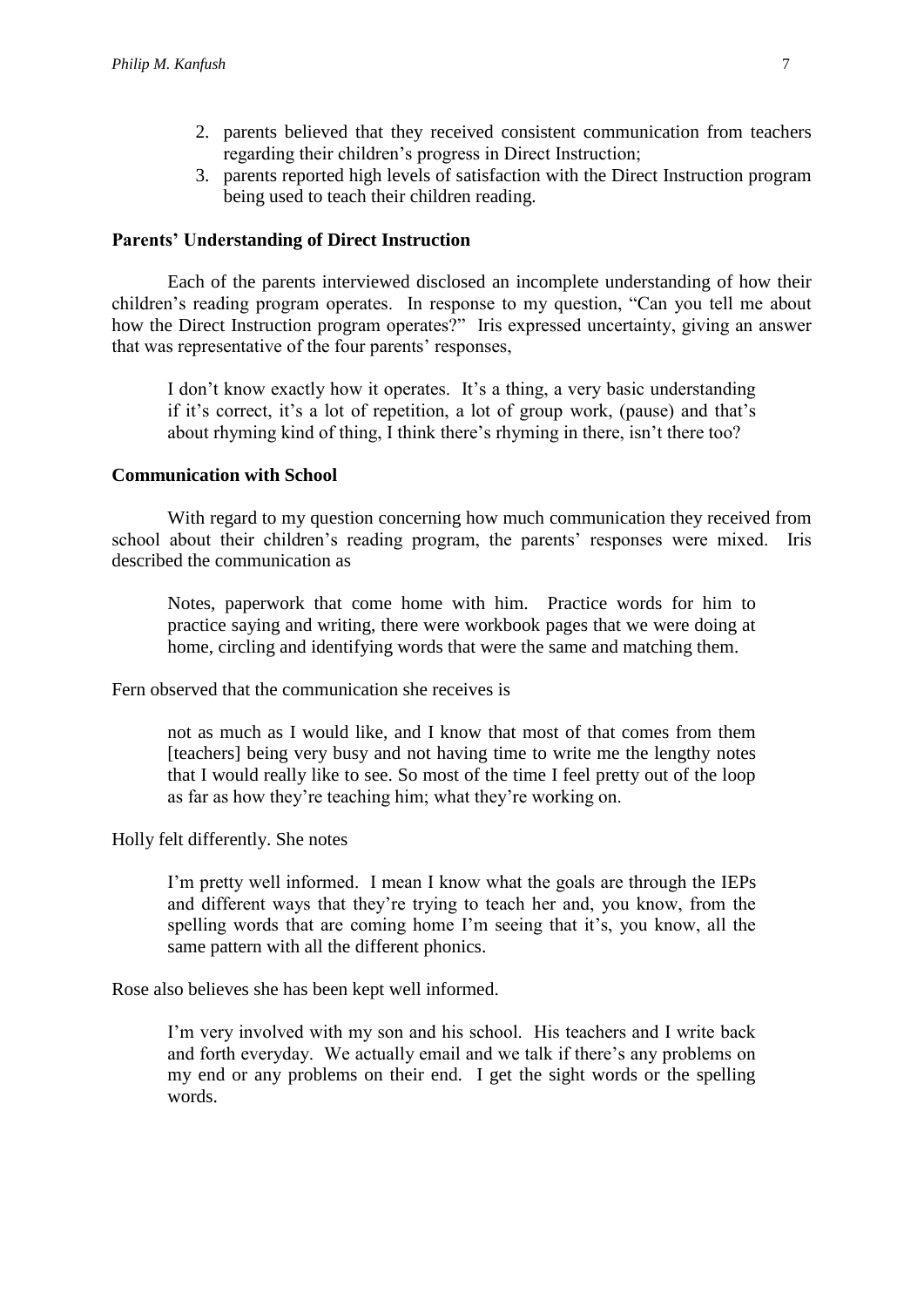#### **Parent Satisfaction**

Each of the parents I interviewed disclosed a high level of satisfaction with their children's progress in the Direct Instruction reading program. This was evidenced by comments like the following from Fern,

well, he's reading quite fluently now at probably a second or third grade level – that's a guess . . . Oh he's reading all the time now. If we're in the grocery store, he's reading,

he's reading all the containers, all the boxes, plus we're standing in line, he's reading the front of the tabloids (laughs) which wouldn't be my first choice for him.

When he's watching a movie, he likes to put on the subtitles so that he can read along with whatever he's watching; so he reads or attempts to read all the time, and he'll even try to make sense of license plates and things that maybe aren't words. He's using his decoding skills to try to figure them out . . . at this point, he's doing as well as I would expect him to be doing in his reading, so I'm very pleased with where he is right now.

## Holly notes,

In the last year it's been amazing how she has just really come along. I mean honestly, the past six to nine months it has been amazing because more and more there are words that she knows and she's reading, I forget, on her last IEP it was I think 49 words a minute, and that wasn't anywhere near that at all last year at this time. So I'm very happy with her progress.

Rose also demonstrates satisfaction, stating,

I like it. I think that it's, I don't know if it's structured is the right word, but it's, it's – Daniel needs to get from point A to point B – you can't change up on him. So he needs to start at one point, know what he's doing, understand what he's doing – and I think that's what that program does. It starts, and it starts out small, and then progresses and gets into longer sentences or more words but it's — I think it's very understandable for him and he knows where it's going to go or how it's going to lead, and I think that's very important for him.

While Iris declined to express her level of satisfaction with the Direct Instruction program, saying, "I don't have an opinion yet about it," she notes about her son's progress, "he's picking up and learning, the words he recognizes are increasing and so I can tell that he's really learning and he's picking up more words that he recognizes in the books that we read."

Based upon the interview data, I surmise that the parents interviewed are satisfied with Direct Instruction as a reading program for their children with low incidence disabilities.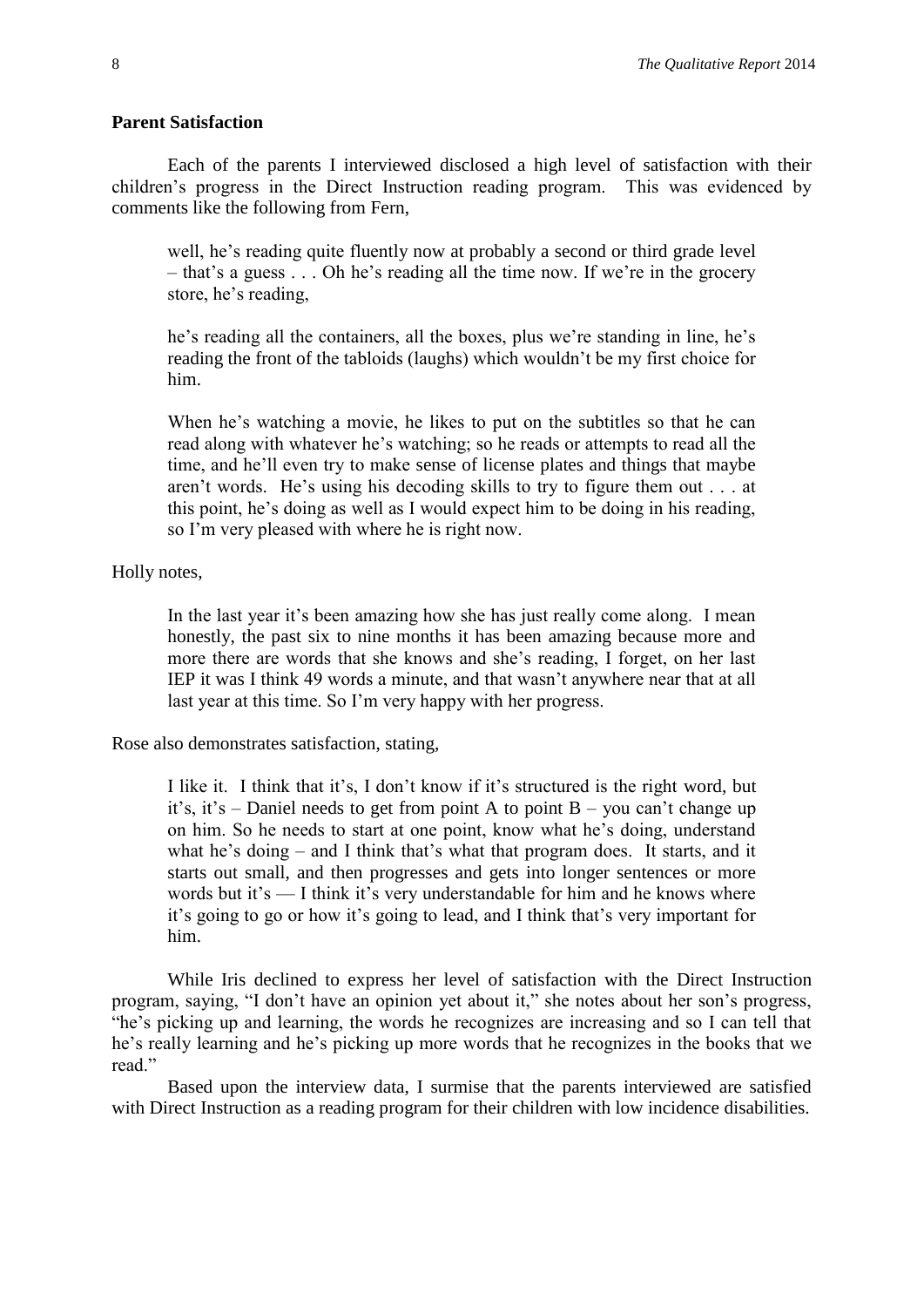### **Discussion**

A total of six themes emerged from the interview data. The three themes relating to the teachers were:

- 1. a lack of training;
- 2. deviation from structured scripts;
- 3. a high level of satisfaction.

The themes relating to the parents were:

- 1. an incomplete understanding of the program;
- 2. a belief that they are adequately informed about the program; and
- 3. a high level of satisfaction with the program.

## **Themes Relating to Teachers**

Each of the teachers interviewed reported having received minimal informal training and no formal training in Direct Instruction. The training that they received came from their own efforts to review the manuals that the publisher provides, to listen to the audiotape of instruction that the publisher provides and to observe a colleague presenting Direct Instruction lessons. In an effort to triangulate the interview data relating to training, I reviewed the publisher materials for the programs that the interviewed teachers use. I noted that each "kit" included a Teacher's Guide, a Testing and Management Handbook, a Teacher's Take-Home Book and a pamphlet outlining behavioral objectives for the series. There was also an audiocassette included in each kit that enables teachers to listen to a sample lesson being presented. Three of the four teachers interviewed indicated that in addition to reviewing these materials, they had observed another teacher presenting a lesson.

The implications arising from this data are twofold. First, the school does not provide adequate training in the methodologies and materials being adopted for classroom use. Second, none of the four teachers interviewed were exposed to Direct Instruction methodologies during their teacher preparation programs. Inasmuch as Direct Instruction has been increasingly adopted in recent years as a part of school reform models to respond to No Child Left Behind, this may indicate a revision to college curricula and in-service teacher training is needed. The expectation of the publishers of Direct Instruction curricula is that the script and the prompting hierarchy provided in the teacher presentation manual are going to be followed meticulously. This is important because the script and the prompts have been designed in such a way as to maximize each student's exposure to the concepts being taught as well as to maximize the students' opportunities to respond, and therefore, to be reinforced. Because Direct Instruction is rooted in the behavioral contingency of stimulus-responsereinforcement, teacher fidelity is critical. Absent adequate training at either the pre-service or in-service level, such fidelity is not to be expected. Indeed, the teachers interviewed mentioned departing from the scripted procedures during their teaching.

Therefore, the second theme arising from the teacher interview data related to their level of fidelity to program implementation. Direct Instruction involves teaching from a field-tested script which has been honed to provide the most effective and efficient instruction possible. Each of the teachers interviewed disclosed varying degrees of infidelity to the programmed script. The implication that this has for instruction is that their lessons may not be as effective in terms of student rates of acquisition as they might be were the teachers to present the scripted lessons verbatim. This finding raises questions for future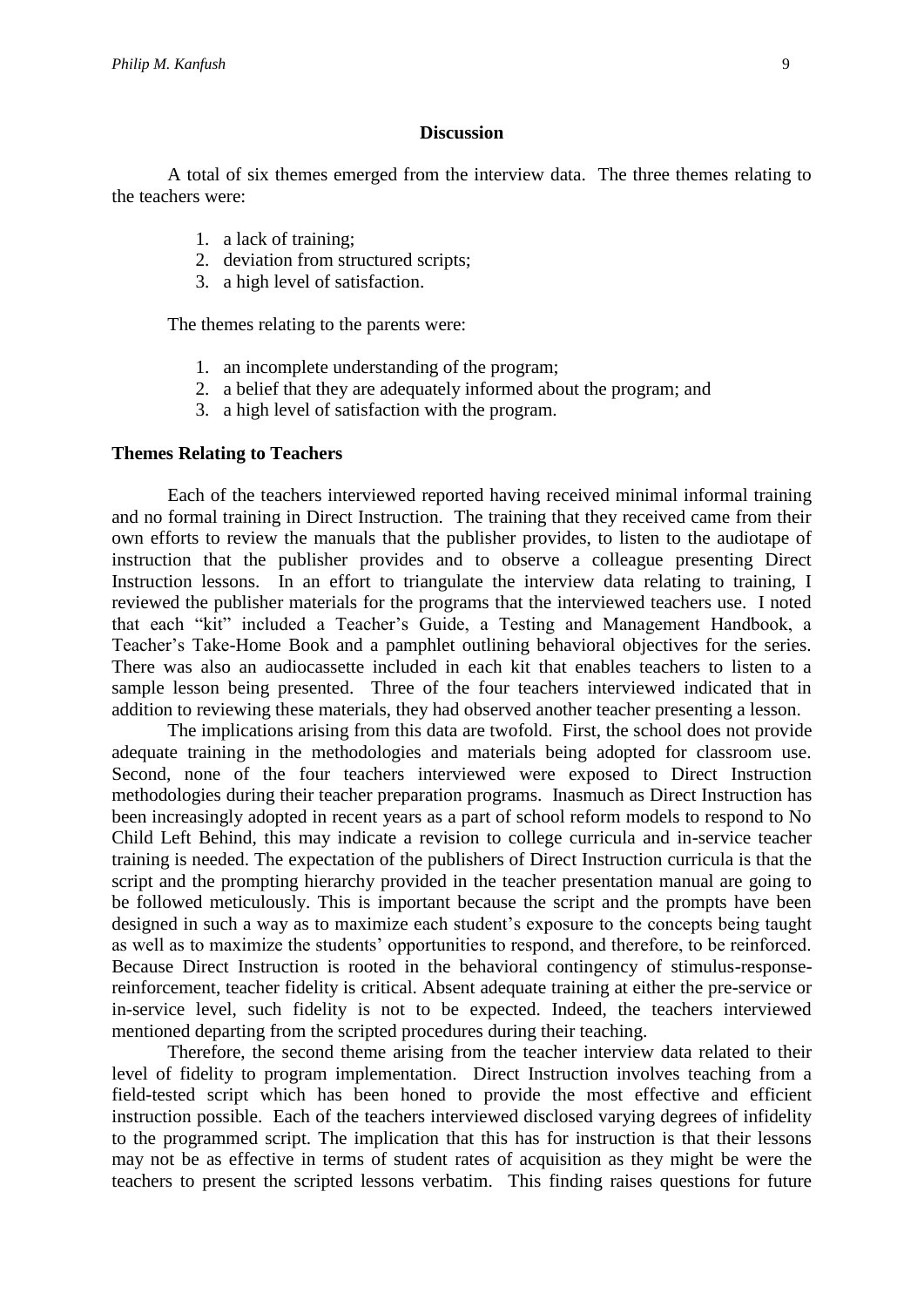research, particularly since Direct Instruction reading programs have typically been developed for use with high incidence disability populations. It may well be that modification is acceptable and even necessary in order to achieve similar results with students having low incidence disabilities given their diversity.

Despite their admitted lack of training and deviation from scripted DI procedures, the third theme that emerged from the teacher interviews was an overall satisfaction with the use of Direct Instruction reading programs in their classrooms. All of the teachers interviewed indicated that they liked using the programs. The reasons that they offered centered around the fact that it provided a routine to which their students could easily adjust. Each of the teachers indicated that having a script from which to work, even if she modified it during lesson presentation, made her instruction easier. The teachers expressed satisfaction with their students' progress in the program as well. Even though they admitted lack of training in the mechanics and theory of Direct Instruction, these teachers found the program beneficial for their students with low incidence disabilities.

#### **Themes Relating to Parents**

Three themes also emerged from the parent interviews. These themes included

- 1. an incomplete understanding of Direct Instruction;
- 2. a belief that they are adequately informed about the program; and
- 3. a high level of satisfaction with the program.

Each of the parents interviewed evidenced an incomplete understanding of the program. All of the parents interviewed understood that the instruction included phonetics and repetition. They understood that it was structured in some way. However, all four of the parents talked about their children's progress in terms of sight word vocabulary. They described the sight word lists and spelling lists that were sent home for practice as being an integral feature of the Direct Instruction programming. This is noteworthy because sight word acquisition is not a feature of Direct Instruction, which focuses entirely on letter-sound correspondences and decoding skills. While spelling is introduced at higher levels of the program, its introduction at the level of the curriculum where these parents' children were being instructed represents a teacher supplementation. Additionally, the teachers of these parents' children have implemented a sight word drill program based on the Dolch List that is separate from the children's Direct Instruction reading program. The implication of this finding is that clear communication about the program is lacking in the school's correspondence with parents. It may be that parents simply trust that schools will provide whatever is needed for their children. However, it would seems reasonable that if parents understood *how* their children were being taught, they could be more effective in supporting and reinforcing that instruction at home.

A second theme arising from the data dealt with the parents' perceptions of the communication they received from the school. Three of the four parents interviewed indicated that they were well informed about their children's reading program and that they received regular communication from their children's teachers concerning their progress in the reading program. However, document analysis contradicted their statements. Review of the children's correspondence notebooks from the preceding school year disclosed a total of nine messages concerning reading, six of which were from the teachers to the parents. Four of these messages concerned sight word drills. One message was sent concerning Direct Instruction and one message conveying a progress report. Of the messages sent from parents to teachers, two messages concerned sight word lists and one expressed satisfaction with the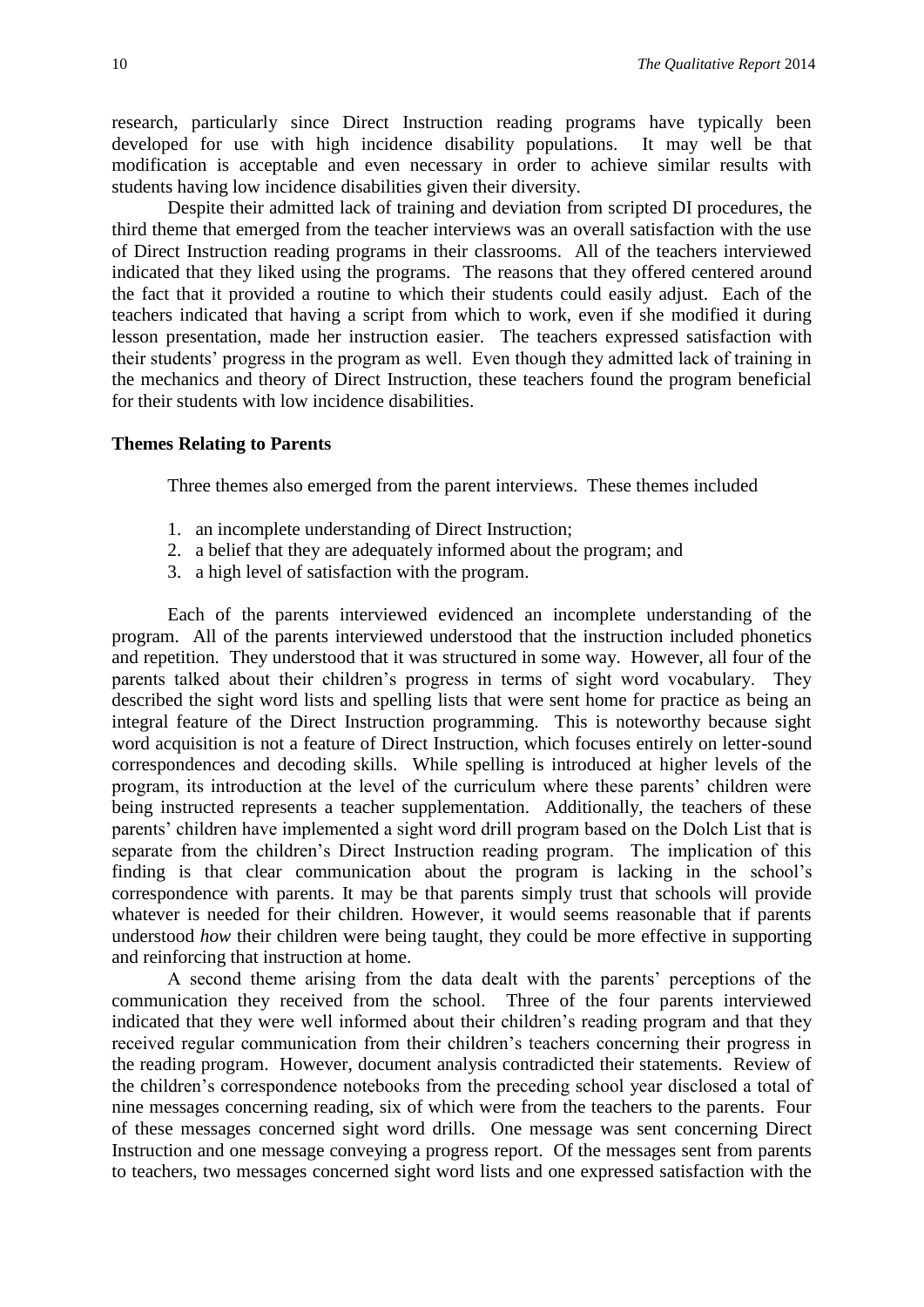child's progress. The other form of communication sent from the school to the parents were the children's quarterly IEP reports, which outlined the students' progress toward their IEP goals, which included progress in the Direct Instruction reading program. While the parents reported being pleased with the level of communication that they have received concerning Direct Instruction and their children's progress, the documentary evidence suggests that such communication has been minimal. Only one parent, Fern, noted dissatisfaction with the level of communication, reporting that the communication received is,

not as much as I would like, and I know that most of that comes from them being very busy and not having time to write me the lengthy notes that I would really like to see. So most of the time I feel pretty out of the loop as far as how they're teaching him; what they're working on.

These findings suggest that parents may not be as aware of what goes on in their child's school as perhaps they should be. While the exigencies of a busy classroom, especially one which serves several children with multiple disabilities, make it difficult for teachers to write lengthy and frequent progress reports to parents, I would suggest that some kind of parent training opportunity about Direct Instruction be provided so that parents are better informed about the philosophy and theoretical bases of Direct Instruction. If parents knew what to look for, then they will be better equipped to reinforce reading behaviors in the home. I see that as a necessary first step to assisting the students to maintain their reading skills over time and across environments. Skill maintenance and generalization outside the training setting is a concern with children having intellectual disabilities. Additionally, the better that parents understand the mechanics of Direct Instruction, the simpler the progress reporting format can be. A simply designed progress reporting form might make it easier for teachers to provide more frequent progress notes.

The third theme observed in the data related to parent satisfaction. Each of the four parents interviewed indicated that she was satisfied with her child's progress in reading. Despite the apparent lack of understanding of the mechanics of their children's reading program and the minimal communication received, these parents believe that their children are making progress at a rate that is commensurate with the parents' expectations.

#### **Limitations**

The small number of teachers and parents interviewed, as well as the fact that the study involved only one school, limits the generalizability of the findings of the present study. However, the findings do provide insight into teachers and parents understand about Direct Instruction reading programs and what they believe about its efficacy.

### **Conclusion**

This study was undertaken to address four research questions. Both the teachers and the parents interviewed reported satisfaction with the Direct Instruction methodology, and for the most part, they reported being highly satisfied. Consequently I can conclude that from the perspective of the teachers and parents interviewed, Direct Instruction is an effective method for teaching reading to students having low incidence disabilities. Teachers reported a very limited informal training in the methodology and parents demonstrated an incomplete understanding of the methods being used to teach their children reading. These findings lead to the following recommendations: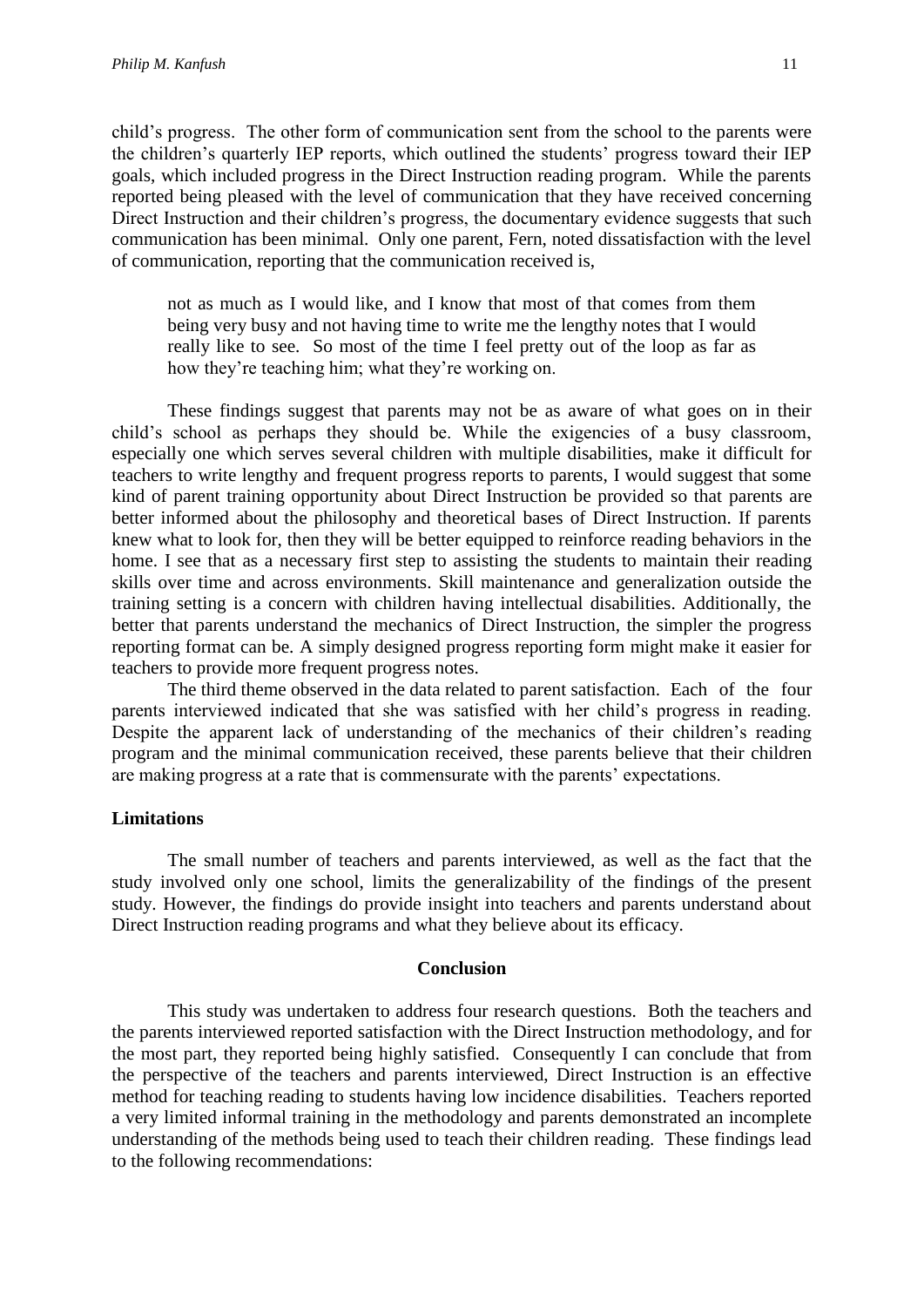- 1. Professional development or in-service training should be provided to teachers in the area of Direct Instruction;
- 2. An orientation to the Direct Instruction reading program should be provided to parents at the beginning of each school year.
- 3. More consistent communication should be established between school and home concerning the students' reading progress.

The research base on Direct Instruction has overwhelmingly been targeted toward students having mild disabilities. The findings of the current study suggest that Direct Instruction may be effective with the low incidence population as well. The findings here highlight the need for additional research, but at least from the perspective of these teachers and parents, Direct Instruction works, and sometimes, too well. As one parent, Fern, notes, "Oh he's reading all the time now. If we're in the grocery store, he's reading all the containers, all the boxes, plus we're standing in line, he's reading the front of the tabloids..."

### **References**

- Booth, A., Hewitt, D., Jenkins, W., & Maggs, A. (1979). Making retarded children literate: A five-year study. *The Australian Journal of Mental Retardation, 5*(7), 257-260.
- Bracey, S., Maggs, A., & Morath, P. (1975). The effects of a direct phonic approach in teaching reading with six moderately retarded children: Acquisition and mastery learning stages. *The Exceptional Child*, *22*(2), 83-90.
- Branwhite, A. B. (1983). Boosting reading skills by direct instruction. *British Journal of Educational Psychology*, 53, 291-298.
- Cooke, N. L., Gibbs, S. L., Campbell, M. L., & Shalvis, S. L. (2004). A comparison of reading mastery fast-cycle and horizons fast track A-B on the reading achievement of students with mild disabilities. *Journal of Direct Instruction*, *4*, 139-151.
- Dakin, A. (1999). *The effectiveness of a skill based explicit phonics reading program K-2 as measured by student performance and teacher evaluation*. Un-published master's thesis, Dominican College, San Rafael, CA.
- Flores, M. M., Shippen, M. E., Alberto, P., & Crowe, L. (2004). Teaching letter-sound correspondence to students with moderate intellectual disabilities. *Journal of Direct Instruction*, *4*, 173-188.
- Gersten, R. M., & Maggs, A. (1982). Teaching the general case to moderately retarded children: Evaluation of a five year project. *Analysis and Intervention in Developmental Disabilities*, *2*, 329-343.
- Glang, A., Singer, G., Cooley, E., & Tish, N. (1992). Tailoring direct instruction techniques for use with elementary students with brain injury. *Journal of Head Trauma Rehabilitation*, *7*, 93-108.
- Gregory, R. P., & Warburton, B. G. (1983). DISTAR reading and remedial children in an infant school. *School Psychology International*, *4*, 169-172.
- Haring, N. G., & Krug, D. A. (1975). Evaluation of a program of systematic instructional procedures for extremely poor retarded children. *American Journal on Mental Retardation*, *79*, 627-631.
- Individuals with Disabilities Education Improvement Act, 20 U.S.C. 1462 § 662 (2004).
- Khan, S., & VanWynsberghe, R. (2008). Cultivating the under-mined: Cross-case analysis as knowledge mobilization. *Forum Qualitative Sozialforschung/Forum: Qualitative Social Research,* 9(1). Retrieved from [http://www.qualitativeresearch.net/index.php/fqs/article/view/334/729.](http://www.qualitative-research.net/index.php/fqs/article/view/334/729)